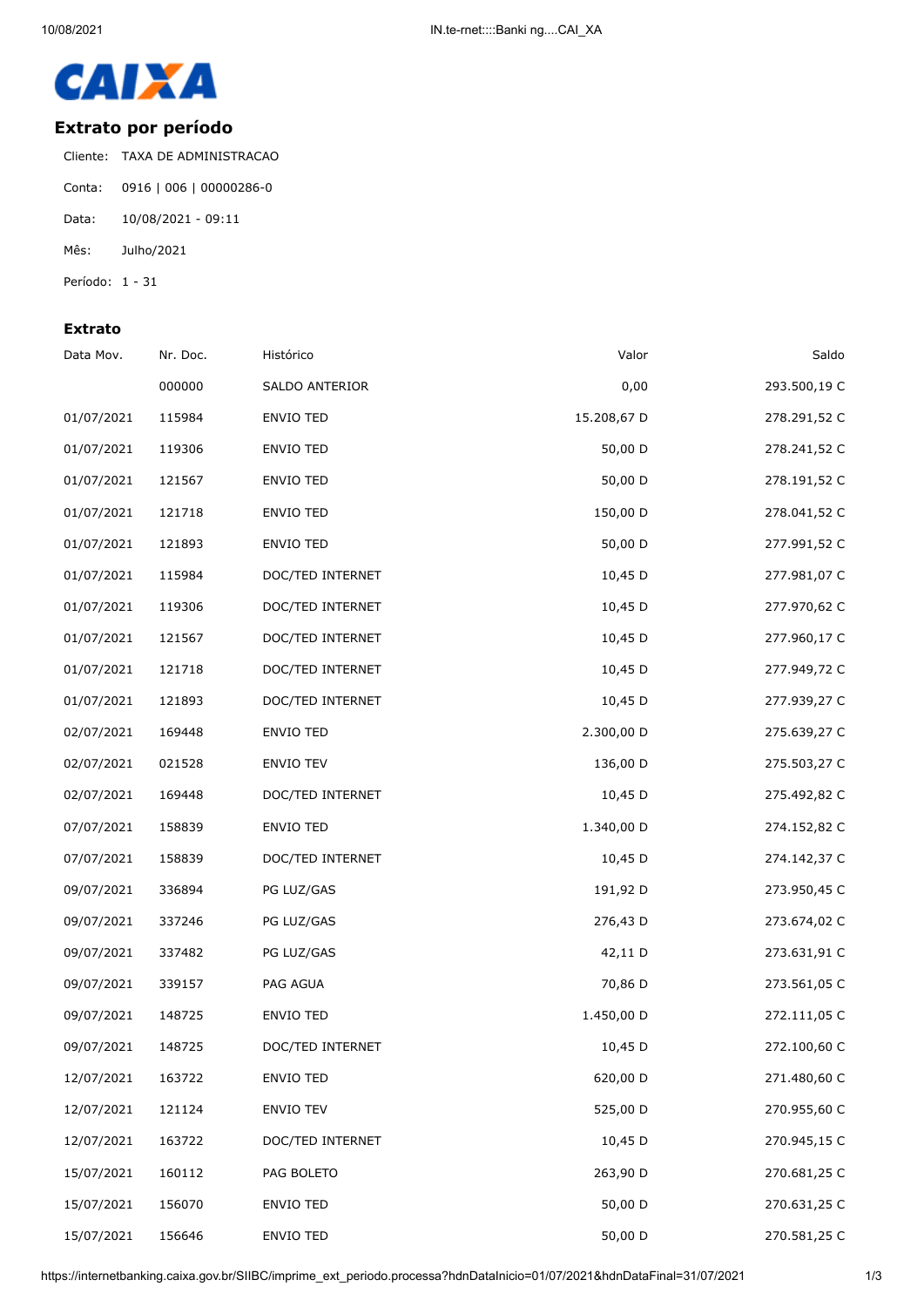| 10/08/2021 |        |                  | IN.te-rnet::::Banki ngCAI_XA |              |
|------------|--------|------------------|------------------------------|--------------|
| 15/07/2021 | 156070 | DOC/TED INTERNET | 10,45 D                      | 270.570,80 C |
| 15/07/2021 | 156646 | DOC/TED INTERNET | 10,45 D                      | 270.560,35 C |
| 16/07/2021 | 151733 | DEVOL TED        | 590,00 C                     | 271.150,35 C |
| 16/07/2021 | 151733 | ENVIO TED        | 590,00 D                     | 270.560,35 C |
| 16/07/2021 | 161234 | ENVIO TEV        | 1.900,00 D                   | 268.660,35 C |
| 16/07/2021 | 161718 | ENVIO TEV        | 489,71 D                     | 268.170,64 C |
| 16/07/2021 | 151733 | DOC/TED INTERNET | 10,45 D                      | 268.160,19 C |
| 19/07/2021 | 109090 | ENVIO TED        | 590,00 D                     | 267.570,19 C |
| 19/07/2021 | 191646 | ENVIO TEV        | 479,72 D                     | 267.090,47 C |
| 19/07/2021 | 109090 | DOC/TED INTERNET | 10,45 D                      | 267.080,02 C |
| 22/07/2021 | 132675 | PAG BOLETO       | 52,00 D                      | 267.028,02 C |
| 26/07/2021 | 159345 | ENVIO TED        | 50,00 D                      | 266.978,02 C |
| 26/07/2021 | 159448 | ENVIO TED        | 50,00 D                      | 266.928,02 C |
| 26/07/2021 | 159704 | ENVIO TED        | 150,00 D                     | 266.778,02 C |
| 26/07/2021 | 159345 | DOC/TED INTERNET | 10,45 D                      | 266.767,57 C |
| 26/07/2021 | 159448 | DOC/TED INTERNET | 10,45 D                      | 266.757,12 C |
| 26/07/2021 | 159704 | DOC/TED INTERNET | 10,45 D                      | 266.746,67 C |
| 26/07/2021 | 000000 | MANUT CTA        | 49,00 D                      | 266.697,67 C |
| 27/07/2021 | 132843 | ENVIO TED        | 3.360,00 D                   | 263.337,67 C |
| 27/07/2021 | 143332 | ENVIO TED        | 1.327,48 D                   | 262.010,19 C |
| 27/07/2021 | 132843 | DOC/TED INTERNET | 10,45 D                      | 261.999,74 C |
| 27/07/2021 | 143332 | DOC/TED INTERNET | 10,45 D                      | 261.989,29 C |
| 28/07/2021 | 157295 | ENVIO TED        | 1.034,41 D                   | 260.954,88 C |
| 28/07/2021 | 157295 | DOC/TED INTERNET | 10,45 D                      | 260.944,43 C |
| 30/07/2021 | 247013 | PAG BOLETO       | 1.400,00 D                   | 259.544,43 C |
| 30/07/2021 | 317069 | PAG FONE         | 459,42 D                     | 259.085,01 C |
| 30/07/2021 | 317328 | PAG FONE         | 433,22 D                     | 258.651,79 C |
| 30/07/2021 | 317629 | PAG FONE         | 433,22 D                     | 258.218,57 C |
| 30/07/2021 | 317877 | PAG FONE         | 83,26 D                      | 258.135,31 C |
| 30/07/2021 | 141124 | ENVIO TED        | 2.300,00 D                   | 255.835,31 C |
| 30/07/2021 | 142616 | ENVIO TED        | 1.400,00 D                   | 254.435,31 C |
| 30/07/2021 | 143089 | ENVIO TED        | 1.450,00 D                   | 252.985,31 C |
| 30/07/2021 | 173473 | ENVIO TED        | 5.000,00 D                   | 247.985,31 C |
| 30/07/2021 | 301105 | ENVIO TEV        | 3.000,00 D                   | 244.985,31 C |
| 30/07/2021 | 301129 | ENVIO TEV        | 570,00 D                     | 244.415,31 C |
| 30/07/2021 | 141124 | DOC/TED INTERNET | 10,45 D                      | 244.404,86 C |
| 30/07/2021 | 142616 | DOC/TED INTERNET | 10,45 D                      | 244.394,41 C |
| 30/07/2021 | 143089 | DOC/TED INTERNET | 10,45 D                      | 244.383,96 C |
| 30/07/2021 | 173473 | DOC/TED INTERNET | 10,45 D                      | 244.373,51 C |